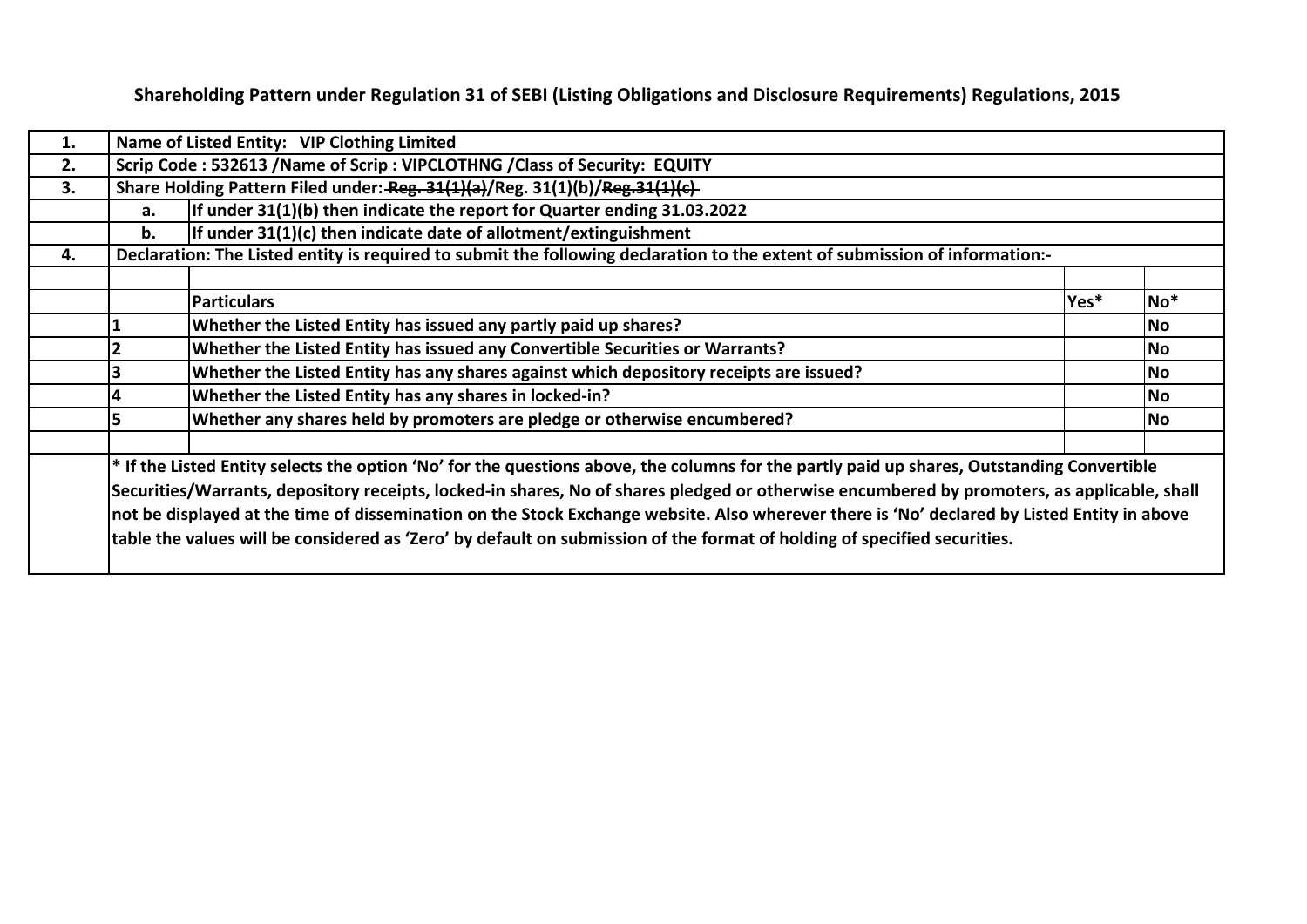**Table I ‐ Summary Statement holding of specified securities**

|          |                                      |                  |                    |        |                  |                     |                                                   |                                  |                                                      |            |           |                                  | Sharehold                   |        |                                                  |                         |               |            |
|----------|--------------------------------------|------------------|--------------------|--------|------------------|---------------------|---------------------------------------------------|----------------------------------|------------------------------------------------------|------------|-----------|----------------------------------|-----------------------------|--------|--------------------------------------------------|-------------------------|---------------|------------|
|          |                                      |                  |                    |        |                  |                     |                                                   |                                  |                                                      |            |           | No. of                           | ing, as a                   |        |                                                  | <b>Number of Shares</b> |               |            |
|          |                                      |                  |                    |        |                  |                     |                                                   |                                  |                                                      |            |           | <b>Shares</b>                    |                             |        |                                                  | pledged or              |               |            |
|          |                                      |                  |                    |        |                  |                     |                                                   |                                  | Sharehold Number of Voting Rights held in each class |            |           |                                  |                             |        | Underlyin assuming Number of Locked in otherwise |                         |               |            |
|          |                                      |                  |                    |        |                  |                     | $\left \right $ ing as a % $\left $ of securities |                                  |                                                      |            |           |                                  | lfull                       | shares |                                                  | encumbered              |               |            |
|          |                                      |                  |                    |        |                  |                     | of total                                          |                                  |                                                      |            |           |                                  | Outstandi conversio         |        |                                                  |                         |               | Number     |
|          |                                      |                  |                    | No. of | No. of           |                     | no. of                                            |                                  |                                                      |            |           | ng                               | In of                       |        |                                                  |                         |               | of equity  |
|          |                                      |                  | No. of             | Partly | shares           |                     | shares                                            |                                  |                                                      |            |           |                                  | convertibl convertibl       |        |                                                  |                         |               | shares     |
|          |                                      |                  | fully paid paid-up |        | underlyin        |                     |                                                   | (calculate   No of Voting Rights |                                                      |            |           |                                  |                             |        | As a % of                                        |                         | As a % of     | held in    |
|          |                                      | Nos. of          | up equity equity   |        |                  | Total nos. d as per |                                                   |                                  |                                                      |            |           | Total as a securities securities |                             | total  |                                                  | total                   | demateri      |            |
|          |                                      | sharehold shares |                    | shares | Depositor shares |                     | SCRR,                                             | Class eg:                        |                                                      |            | % of      | (including (as a                 |                             |        | <b>Shares</b>                                    |                         | <b>Shares</b> | alised     |
| Category | Category of shareholder              | ers              | held               | held   | y Receipts held  |                     | 1957)                                             | Class eg: y Total                |                                                      |            | $(A+B+C)$ |                                  | Warrants) percentag No. (a) |        | held(b)                                          | No. (a)                 | held(b)       | form       |
|          |                                      |                  |                    |        |                  |                     |                                                   |                                  |                                                      |            |           |                                  | (XI)=                       |        |                                                  |                         |               |            |
|          |                                      |                  |                    |        |                  | $(VII) =$           | (VIII) As a                                       |                                  |                                                      |            |           |                                  | (VII)+(X)                   |        |                                                  |                         |               |            |
|          |                                      |                  |                    |        |                  | $(IV)+(V)+$         | % of                                              |                                  |                                                      |            |           |                                  | As a % of                   |        |                                                  |                         |               |            |
| (1)      | (11)                                 | (III)            | (IV)               | (V)    | (VI)             | (VI)                | $(A+B+C2)$                                        |                                  |                                                      | (IX)       |           | (X)                              | $(A+B+C2)$                  |        | (XII)                                            |                         | (XIII)        | (XIV)      |
| (A)      | Promoter & Promoter Group            |                  | 40904038           |        |                  | 40904038            |                                                   | 49.52 40904038                   |                                                      | 0 40904038 | 49.52     |                                  | 49.52                       | 0      |                                                  |                         |               | 0 40904038 |
| (B)      | <b>Public</b>                        |                  | 33276 41692481     |        |                  | 41692481            |                                                   | 50.48 41692481                   |                                                      | 0 41692481 | 50.48     |                                  | 50.48                       |        |                                                  | 0 NA                    | <b>NA</b>     | 40791359   |
| (C)      | Non Promoter - Non Public            |                  |                    |        |                  |                     |                                                   |                                  |                                                      |            |           |                                  |                             |        |                                                  | 0 NA                    | <b>NA</b>     |            |
| (C1)     | <b>Shares Underlying DRs</b>         |                  |                    |        |                  |                     |                                                   |                                  |                                                      |            |           |                                  |                             |        |                                                  | 0 NA                    | <b>NA</b>     |            |
| (C2)     | <b>Shares Held By Employee Trust</b> |                  |                    |        |                  |                     |                                                   |                                  |                                                      |            |           |                                  |                             |        |                                                  | 0 NA                    | <b>NA</b>     |            |
|          | <b>Total</b>                         |                  | 33283 82596519     |        |                  | 82596519            |                                                   | 100 82596519                     |                                                      | 0 82596519 | 100       |                                  | 100                         |        |                                                  |                         |               | 0 81695397 |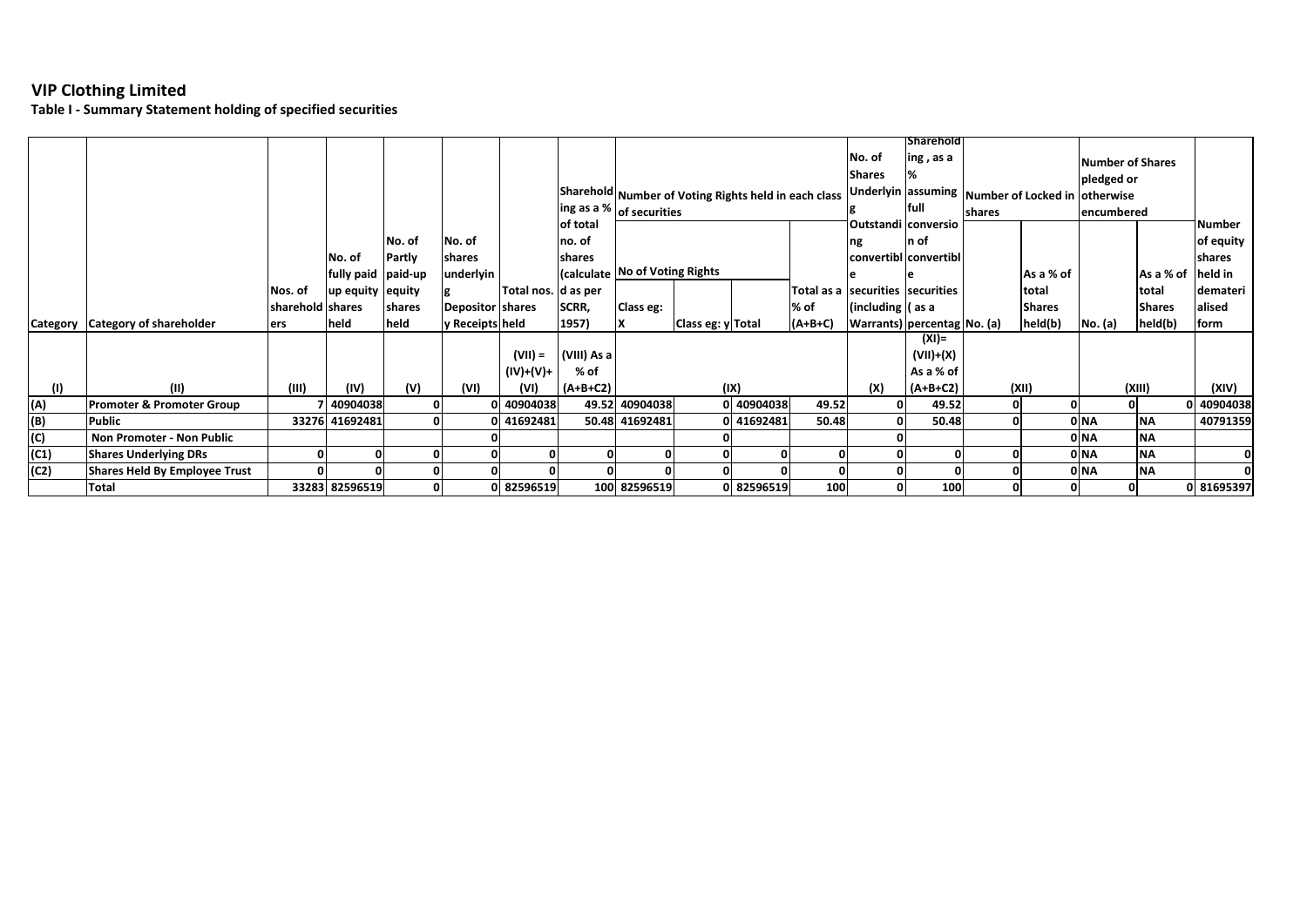**Table II ‐ Statement showing shareholding pattern of the Promoter and Promoter Group**

|                   | Category & Name of the shareholders                                       | <b>Entity Type</b>           | PAN        | Nos. of<br>sharehold shares<br>ers | No. of<br>fully paid paid-up<br>up equity equity<br>held | Partly<br>shares<br>held | No. of<br>shares<br>underlyin<br><b>Depositor shares</b><br>y Receipts held | Total nos.          | Sharehold<br>ing %<br>calculate<br>d as per<br>SCRR,<br>. 1957 As a<br>% of<br>$(A+B+C2)$ | of securities<br><b>No of Voting Rights</b><br>Class eg: | Number of Voting Rights held in each class<br>Class eg: | <b>Total</b> | Total as a<br>% of<br>$(A+B+C)$ | Shares<br>Underlyin %<br>Outstandi full<br>ng<br>convertibl n of<br>securities<br>(including | ing, as a<br>conversio<br>convertibl<br>securities No. (a)<br>$(XI) =$ | shares | assuming Number of Locked in<br>As a % of<br>total<br><b>Shares</b><br>held(b) | <b>Number of Shares</b><br>pledged or<br>otherwise<br>encumbered<br>No. (a) | As a % of<br>total<br><b>Shares</b><br>held(b) | <b>Number</b><br>of equity<br>shares<br>held in<br>demateri<br>alised<br>form |
|-------------------|---------------------------------------------------------------------------|------------------------------|------------|------------------------------------|----------------------------------------------------------|--------------------------|-----------------------------------------------------------------------------|---------------------|-------------------------------------------------------------------------------------------|----------------------------------------------------------|---------------------------------------------------------|--------------|---------------------------------|----------------------------------------------------------------------------------------------|------------------------------------------------------------------------|--------|--------------------------------------------------------------------------------|-----------------------------------------------------------------------------|------------------------------------------------|-------------------------------------------------------------------------------|
|                   |                                                                           |                              |            |                                    |                                                          |                          |                                                                             | $(VII) =$           | (VIII) As a                                                                               |                                                          |                                                         |              |                                 |                                                                                              | $(VII)+(X)$                                                            |        |                                                                                |                                                                             |                                                |                                                                               |
|                   | (1)                                                                       |                              | (11)       | (III)                              | (IV)                                                     | (V)                      | (VI)                                                                        | $(IV)+(V)+$<br>(VI) | % of<br>$(A+B+C2)$                                                                        |                                                          | (IX)                                                    |              |                                 | (X)                                                                                          | As a % of<br>$(A+B+C2)$                                                |        | (X  )                                                                          |                                                                             | (XIII)                                         | (XIV)                                                                         |
|                   | Indian                                                                    |                              |            |                                    |                                                          |                          |                                                                             |                     |                                                                                           |                                                          |                                                         |              |                                 |                                                                                              |                                                                        |        |                                                                                |                                                                             |                                                |                                                                               |
| (a)               | Individuals / Hindu Undivided Family                                      |                              |            |                                    | 40824038                                                 |                          |                                                                             | 40824038            |                                                                                           | 49.43 40824038                                           |                                                         | 0 40824038   | 49.43                           |                                                                                              | 49.43                                                                  |        | n                                                                              |                                                                             |                                                | 0 40824038                                                                    |
|                   | Sunil Jaykumar Pathare                                                    | Promoters                    | ABBPP0138L |                                    | 16742008                                                 |                          |                                                                             | 16742008            |                                                                                           | 20.27 16742008                                           |                                                         | 0 16742008   | 20.27                           |                                                                                              | 20.27                                                                  |        |                                                                                |                                                                             |                                                | 16742008                                                                      |
|                   | Kapil J Pathare                                                           | Promoters                    | AAWPP8790N |                                    | 14815548                                                 |                          |                                                                             | 14815548            |                                                                                           | 17.94 14815548                                           |                                                         | 0 14815548   | 17.94                           |                                                                                              | 17.94                                                                  |        |                                                                                |                                                                             |                                                | 0 14815548                                                                    |
|                   | Lalita Jaykumar Pathare                                                   | Promoters                    | AAHPP5820C |                                    | 733865                                                   |                          |                                                                             | 7338652             | 8.88                                                                                      | 7338652                                                  |                                                         | 7338652      | 8.88                            |                                                                                              | 8.88                                                                   |        |                                                                                |                                                                             |                                                | 733865                                                                        |
|                   | Heena S Pathare                                                           | Promoters                    | ALSPP2887R |                                    | 834443                                                   |                          |                                                                             | 834443              | 1.01                                                                                      | 834443                                                   |                                                         | 834443       | 1.01                            |                                                                                              | 1.01                                                                   |        |                                                                                |                                                                             |                                                | 834443                                                                        |
|                   | Ashwini Kapil Pathare                                                     | Promoters                    | ADUPR6756R |                                    | 687138                                                   |                          |                                                                             | 687138              | 0.83                                                                                      | 687138                                                   |                                                         | 687138       | 0.83                            |                                                                                              | 0.83                                                                   |        |                                                                                |                                                                             |                                                | 687138                                                                        |
|                   | Kanishk Sunil Pathare                                                     | Promoters                    | BTTPP4110R |                                    | 406249                                                   |                          |                                                                             | 406249              | 0.49                                                                                      | 406249                                                   |                                                         | 406249       | 0.49                            |                                                                                              | 0.49                                                                   |        |                                                                                |                                                                             |                                                | 406249                                                                        |
|                   | Central Government / State Government(s)                                  |                              |            |                                    |                                                          |                          |                                                                             |                     | $\sqrt{2}$                                                                                |                                                          |                                                         | $\Omega$     |                                 |                                                                                              |                                                                        |        |                                                                                |                                                                             |                                                |                                                                               |
| (b)<br>(c)<br>(d) | <b>Financial Institutions / Banks</b>                                     |                              |            |                                    |                                                          |                          |                                                                             |                     | $\sqrt{2}$                                                                                |                                                          | $\sqrt{2}$                                              | 0.           |                                 |                                                                                              |                                                                        |        |                                                                                |                                                                             |                                                |                                                                               |
|                   | Any Other (Specify)                                                       |                              |            |                                    | 80000                                                    |                          |                                                                             | 80000               | 0.10                                                                                      | 80000                                                    |                                                         | 80000        | 0.10                            |                                                                                              | 0.10                                                                   |        | n                                                                              |                                                                             |                                                | 80000                                                                         |
|                   | <b>Bodies Corporate</b>                                                   |                              |            |                                    | 80000                                                    |                          |                                                                             | 80000               | 0.10                                                                                      | 80000                                                    | $\sqrt{2}$                                              | 80000        | 0.10                            |                                                                                              | 0.10                                                                   |        | $\Omega$                                                                       |                                                                             |                                                | 80000                                                                         |
|                   | Maxwell Capital Management P Ltd                                          | <b>Promoter Group Entity</b> | AABCM0330R |                                    | 80000                                                    |                          |                                                                             | 80000               | 0.10                                                                                      | 80000                                                    | $\Omega$                                                | 80000        | 0.10                            |                                                                                              | 0.10                                                                   |        |                                                                                |                                                                             |                                                | 80000                                                                         |
|                   | Sub Total (A)(1)                                                          |                              |            |                                    | 40904038                                                 |                          |                                                                             | 40904038            |                                                                                           | 49.52 40904038                                           |                                                         | 0 40904038   | 49.52                           |                                                                                              | 49.52                                                                  |        | $\Omega$                                                                       |                                                                             |                                                | 40904038                                                                      |
| 2                 | Foreign                                                                   |                              |            |                                    |                                                          |                          |                                                                             |                     |                                                                                           |                                                          |                                                         |              |                                 |                                                                                              |                                                                        |        |                                                                                |                                                                             |                                                |                                                                               |
| (a)               | Individuals (Non-Resident Individuals / Foreign Individuals)              |                              |            |                                    |                                                          |                          |                                                                             |                     |                                                                                           |                                                          |                                                         | $\Omega$     | $\Omega$                        |                                                                                              | $\Omega$                                                               |        | $\mathbf{0}$                                                                   |                                                                             |                                                |                                                                               |
| (q)               | Government                                                                |                              |            | $\Omega$                           |                                                          |                          |                                                                             |                     | $\Omega$                                                                                  |                                                          | $\Omega$                                                | o            | $\Omega$                        |                                                                                              | $\Omega$                                                               |        | $\Omega$                                                                       |                                                                             |                                                |                                                                               |
| (c)               | <b>Institutions</b>                                                       |                              |            |                                    |                                                          |                          |                                                                             |                     | $\Omega$                                                                                  |                                                          | $\Omega$                                                | $\Omega$     |                                 |                                                                                              | $\Omega$                                                               |        | $\Omega$                                                                       |                                                                             |                                                |                                                                               |
| (d)               | <b>Foreign Portfolio Investor</b>                                         |                              |            |                                    |                                                          |                          |                                                                             |                     | $\mathbf{r}$                                                                              |                                                          | $\sqrt{2}$                                              | $\Omega$     |                                 |                                                                                              | n                                                                      |        | $\Omega$                                                                       |                                                                             |                                                |                                                                               |
| (e)               | Any Other (Specify)                                                       |                              |            |                                    |                                                          |                          |                                                                             |                     | $\Omega$                                                                                  |                                                          | $\Omega$                                                | $\Omega$     | $\sqrt{2}$                      |                                                                                              | $\Omega$                                                               |        | $\Omega$                                                                       |                                                                             | $\Omega$                                       |                                                                               |
|                   | Sub Total (A)(2)                                                          |                              |            |                                    |                                                          |                          |                                                                             |                     | $\mathbf{a}$                                                                              |                                                          | $\mathbf{r}$                                            | $\mathbf{r}$ |                                 |                                                                                              |                                                                        |        | $\Omega$                                                                       |                                                                             |                                                |                                                                               |
|                   | Total Shareholding Of Promoter And Promoter Group (A)=<br>$(A)(1)+(A)(2)$ |                              |            |                                    | 40904038                                                 |                          |                                                                             | 0 40904038          |                                                                                           | 49.52 40904038                                           |                                                         | 0 40904038   | 49.52                           |                                                                                              | 49.5227                                                                |        | $\Omega$                                                                       |                                                                             |                                                | 0 40904038                                                                    |

**Details of Shares which remain unclaimed may be given hear along with details such as number of shareholders, outstanding shares held in demat/unclaimed suspense account, voting rights which are frozen etc.**

**Note :**

**(1) PAN would not be displayed on website of Stock Exchange(s)** 

**(2) The term 'Encumbrance' has the same meaning as assigned under regulation 28(3) of SEBI (Substantial Acquisition of Shares and Takeovers) Regulations, 2011.**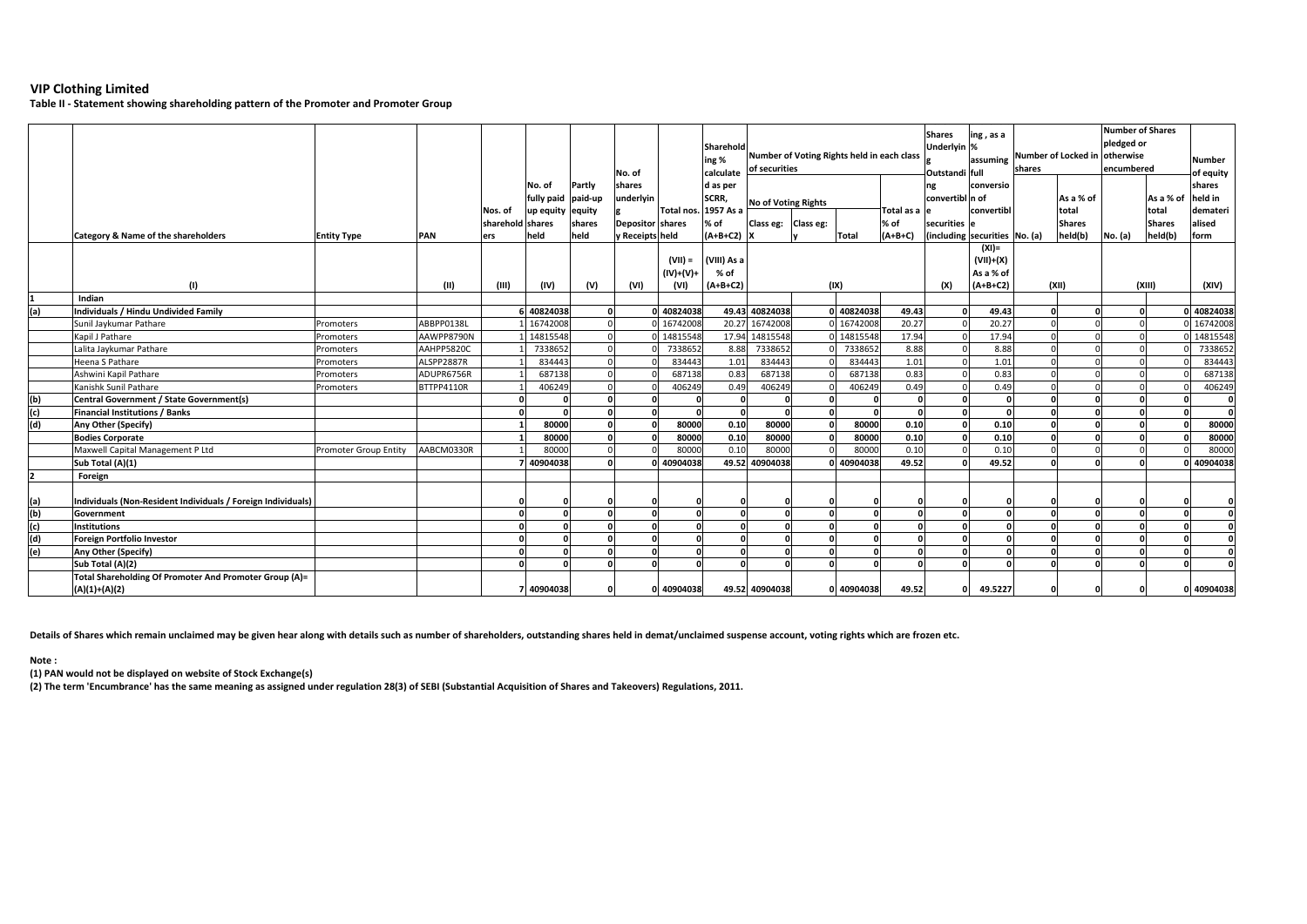**Table III ‐ Statement showing shareholding pattern of the Public shareholder**

|     | Category & Name of the shareholders                   | PAN        | Nos. of<br>sharehold shares<br>ers | No. of<br>fully paid<br>up equity<br>held | Partly<br>paid-up<br>equity<br>shares<br>held | No. of<br>shares<br>underlvin<br><b>Depositor shares</b><br>y Receipts held | Total nos                | Sharehold<br>ing%<br>as per<br>SCRR.<br>1957 As a<br>% of<br>$(A+B+C2)$ X | of securities<br>calculated No of Voting Rights<br>% of<br>Class eg: |              | $(A+B+C)$<br>Class eg: y Total |              | Total as a              |                                    |                |       | Number of Voting Rights held in each class No. of |           |              |  |  |  |  |  |  |  |  |  |  |  |  |  |  |  | Shares<br>ng<br>convertibl as a<br>(including share<br>Warrants) capital) | Shareholdi<br>ng, as a %<br>assuming<br>full<br>Underlyin conversion<br>Outstandi convertible<br>securities (<br>percentage<br>securities of diluted | shares<br>No. (a) | Number of Locked in pledged or otherwise<br>As a % of<br>total<br><b>Shares</b><br>held(b) | <b>Number of Shares</b><br>encumbered<br>No. (a) | As a % of<br>total<br><b>Shares</b><br>held(b) | Number<br>of equity<br>shares<br>held in<br>demateri<br>alised<br>form |
|-----|-------------------------------------------------------|------------|------------------------------------|-------------------------------------------|-----------------------------------------------|-----------------------------------------------------------------------------|--------------------------|---------------------------------------------------------------------------|----------------------------------------------------------------------|--------------|--------------------------------|--------------|-------------------------|------------------------------------|----------------|-------|---------------------------------------------------|-----------|--------------|--|--|--|--|--|--|--|--|--|--|--|--|--|--|--|---------------------------------------------------------------------------|------------------------------------------------------------------------------------------------------------------------------------------------------|-------------------|--------------------------------------------------------------------------------------------|--------------------------------------------------|------------------------------------------------|------------------------------------------------------------------------|
|     |                                                       |            |                                    |                                           |                                               |                                                                             | $(VII) =$<br>$(IV)+(V)+$ | (VIII) As a<br>% of                                                       |                                                                      |              |                                |              |                         | $(XI) =$<br>(VII)+(X) As<br>a % of |                |       |                                                   |           |              |  |  |  |  |  |  |  |  |  |  |  |  |  |  |  |                                                                           |                                                                                                                                                      |                   |                                                                                            |                                                  |                                                |                                                                        |
|     | (1)                                                   | (11)       | (III)                              | (IV)                                      | (V)                                           | (VI)                                                                        | (VI)                     | $(A+B+C2)$                                                                |                                                                      | (IX)         |                                |              | (X)                     | $(A+B+C2)$                         |                | (XII) |                                                   | (XIII)    | (XIV)        |  |  |  |  |  |  |  |  |  |  |  |  |  |  |  |                                                                           |                                                                                                                                                      |                   |                                                                                            |                                                  |                                                |                                                                        |
|     | Institutions                                          |            |                                    |                                           |                                               |                                                                             |                          |                                                                           |                                                                      |              |                                |              |                         |                                    |                |       |                                                   |           |              |  |  |  |  |  |  |  |  |  |  |  |  |  |  |  |                                                                           |                                                                                                                                                      |                   |                                                                                            |                                                  |                                                |                                                                        |
| (a) | <b>Mutual Fund</b>                                    |            | 1                                  | 875                                       | $\Omega$                                      | O                                                                           | 875                      | 0.0011                                                                    | 875                                                                  | $\Omega$     | 875                            | 0.0011       | $\mathbf 0$             | 0.0011                             | $\Omega$       |       | 0 NA                                              | <b>NA</b> | 875          |  |  |  |  |  |  |  |  |  |  |  |  |  |  |  |                                                                           |                                                                                                                                                      |                   |                                                                                            |                                                  |                                                |                                                                        |
| (b) | <b>Venture Capital Funds</b>                          |            | $\Omega$                           | $\mathbf{0}$                              | $\Omega$                                      | 0                                                                           | $\Omega$                 | $\mathbf{0}$                                                              | $\mathbf 0$                                                          | $\mathbf{0}$ |                                |              | $\mathbf{0}$            | $\Omega$                           | $\Omega$       |       | 0 NA                                              | <b>NA</b> | $\Omega$     |  |  |  |  |  |  |  |  |  |  |  |  |  |  |  |                                                                           |                                                                                                                                                      |                   |                                                                                            |                                                  |                                                |                                                                        |
| (c) | <b>Alternate Investment Funds</b>                     |            | $\Omega$                           | $\Omega$                                  | $\mathbf{0}$                                  | ol                                                                          | <sub>0</sub>             | $\mathbf 0$                                                               | $\mathbf{o}$                                                         | $\Omega$     | $\mathbf{0}$                   | $\Omega$     | ol                      | $\mathbf{o}$                       | $\mathbf{0}$   |       | 0 NA                                              | <b>NA</b> | $\Omega$     |  |  |  |  |  |  |  |  |  |  |  |  |  |  |  |                                                                           |                                                                                                                                                      |                   |                                                                                            |                                                  |                                                |                                                                        |
| (d) | <b>Foreign Venture Capital Investors</b>              |            | $\mathbf{0}$                       |                                           | $\mathbf 0$                                   | ol                                                                          | O                        | $\mathbf{0}$                                                              | $\mathbf 0$                                                          | $\Omega$     |                                | n            | $\mathbf{0}$            | $\mathbf 0$                        | $\mathbf 0$    |       | 0 <sub>NA</sub>                                   | <b>NA</b> |              |  |  |  |  |  |  |  |  |  |  |  |  |  |  |  |                                                                           |                                                                                                                                                      |                   |                                                                                            |                                                  |                                                |                                                                        |
| (e) | Foreign Portfolio Investor                            |            | $\overline{2}$                     | 300872                                    | o                                             | 0                                                                           | 300872                   | 0.3643                                                                    | 300872                                                               | o            | 300872                         | 0.3643       | o                       | 0.3643                             | $\mathbf 0$    |       | ONA                                               | <b>NA</b> | 300872       |  |  |  |  |  |  |  |  |  |  |  |  |  |  |  |                                                                           |                                                                                                                                                      |                   |                                                                                            |                                                  |                                                |                                                                        |
| (f) | <b>Financial Institutions / Banks</b>                 |            | ol                                 | $\Omega$                                  | $\Omega$                                      | o                                                                           | $\Omega$                 | $\mathbf 0$                                                               | $\mathbf 0$                                                          | $\Omega$     | $\Omega$                       | n            | $\mathbf{0}$            | $\mathbf 0$                        | $\mathbf{0}$   |       | 0 NA                                              | <b>NA</b> | $\Omega$     |  |  |  |  |  |  |  |  |  |  |  |  |  |  |  |                                                                           |                                                                                                                                                      |                   |                                                                                            |                                                  |                                                |                                                                        |
| (g) | <b>Insurance Companies</b>                            |            | ol                                 | $\mathbf{0}$                              | $\mathbf 0$                                   | 0                                                                           | ol                       | $\mathbf{o}$                                                              | $\pmb{\mathsf{o}}$                                                   | $\Omega$     | $\mathbf 0$                    | $\Omega$     | $\mathbf{0}$            | $\mathbf 0$                        | $\mathbf 0$    |       | 0 NA                                              | <b>NA</b> | $\mathbf 0$  |  |  |  |  |  |  |  |  |  |  |  |  |  |  |  |                                                                           |                                                                                                                                                      |                   |                                                                                            |                                                  |                                                |                                                                        |
| (h) | <b>Provident Funds/ Pension Funds</b>                 |            | ol                                 | $\Omega$                                  | $\mathbf{0}$                                  | o                                                                           | 0                        | $\mathbf{o}$                                                              | $\pmb{\mathsf{o}}$                                                   | $\Omega$     | $\mathbf 0$                    | $\mathbf{0}$ | $\mathbf{0}$            | $\mathbf 0$                        | $\Omega$       |       | 0 NA                                              | <b>NA</b> | $\Omega$     |  |  |  |  |  |  |  |  |  |  |  |  |  |  |  |                                                                           |                                                                                                                                                      |                   |                                                                                            |                                                  |                                                |                                                                        |
| (i) | Any Other (Specify)                                   |            | 0                                  | $\Omega$                                  | $\mathbf{0}$                                  | 0                                                                           | n                        | $\mathbf{0}$                                                              | $\mathbf 0$                                                          | $\Omega$     | $\Omega$                       | $\Omega$     | $\mathbf{0}$            | $\Omega$                           | $\Omega$       |       | 0 NA                                              | <b>NA</b> | $\Omega$     |  |  |  |  |  |  |  |  |  |  |  |  |  |  |  |                                                                           |                                                                                                                                                      |                   |                                                                                            |                                                  |                                                |                                                                        |
|     | Sub Total (B)(1)                                      |            | 3                                  | 301747                                    | $\mathbf{0}$                                  | 0                                                                           | 301747                   | 0.3653                                                                    | 301747                                                               | $\Omega$     | 301747                         | 0.3653       | ol                      | 0.3653                             | $\Omega$       |       | 0 <sub>NA</sub>                                   | <b>NA</b> | 301747       |  |  |  |  |  |  |  |  |  |  |  |  |  |  |  |                                                                           |                                                                                                                                                      |                   |                                                                                            |                                                  |                                                |                                                                        |
|     | Central Government/ State Government(s)/              |            |                                    |                                           |                                               |                                                                             |                          |                                                                           |                                                                      |              |                                |              |                         |                                    |                |       |                                                   |           |              |  |  |  |  |  |  |  |  |  |  |  |  |  |  |  |                                                                           |                                                                                                                                                      |                   |                                                                                            |                                                  |                                                |                                                                        |
|     | President of India                                    |            |                                    |                                           |                                               |                                                                             |                          |                                                                           |                                                                      |              |                                |              |                         |                                    |                |       |                                                   |           |              |  |  |  |  |  |  |  |  |  |  |  |  |  |  |  |                                                                           |                                                                                                                                                      |                   |                                                                                            |                                                  |                                                |                                                                        |
| 12  |                                                       |            | $\Omega$                           |                                           |                                               |                                                                             |                          |                                                                           |                                                                      |              |                                |              | $\Omega$                |                                    |                |       |                                                   |           |              |  |  |  |  |  |  |  |  |  |  |  |  |  |  |  |                                                                           |                                                                                                                                                      |                   |                                                                                            |                                                  |                                                |                                                                        |
|     | Sub Total (B)(2)                                      |            |                                    | $\mathbf 0$                               | $\mathbf{0}$                                  | 0                                                                           | 0                        | $\mathbf 0$                                                               | $\mathbf 0$                                                          | $\Omega$     | $\mathbf 0$                    |              |                         | $\mathbf 0$                        | $\Omega$       |       | 0 <sub>NA</sub>                                   | <b>NA</b> | $\mathbf 0$  |  |  |  |  |  |  |  |  |  |  |  |  |  |  |  |                                                                           |                                                                                                                                                      |                   |                                                                                            |                                                  |                                                |                                                                        |
| lз  | <b>Non-Institutions</b>                               |            |                                    |                                           |                                               |                                                                             |                          |                                                                           |                                                                      |              |                                |              |                         |                                    |                |       |                                                   |           |              |  |  |  |  |  |  |  |  |  |  |  |  |  |  |  |                                                                           |                                                                                                                                                      |                   |                                                                                            |                                                  |                                                |                                                                        |
| (a) | <b>Individuals</b>                                    |            |                                    | $\mathbf 0$                               | $\mathbf{0}$                                  |                                                                             |                          |                                                                           |                                                                      |              |                                |              |                         |                                    | $\Omega$       |       | <b>NA</b>                                         | <b>NA</b> |              |  |  |  |  |  |  |  |  |  |  |  |  |  |  |  |                                                                           |                                                                                                                                                      |                   |                                                                                            |                                                  |                                                |                                                                        |
|     | . Individual shareholders holding nominal             |            |                                    |                                           |                                               |                                                                             |                          |                                                                           |                                                                      |              |                                |              |                         |                                    |                |       |                                                   |           |              |  |  |  |  |  |  |  |  |  |  |  |  |  |  |  |                                                                           |                                                                                                                                                      |                   |                                                                                            |                                                  |                                                |                                                                        |
|     | share capital up to Rs. 2 lakhs.                      |            |                                    | 31870 26992838                            | $\mathbf 0$                                   |                                                                             | 0 26992838               |                                                                           | 32.6804 26992838                                                     |              | 0 26992838                     | 32.6804      | $\mathbf 0$             | 32.6804                            | 0              |       | 0 NA                                              | <b>NA</b> | 26456153     |  |  |  |  |  |  |  |  |  |  |  |  |  |  |  |                                                                           |                                                                                                                                                      |                   |                                                                                            |                                                  |                                                |                                                                        |
|     | ii. Individual shareholders holding nominal           |            |                                    |                                           |                                               |                                                                             |                          |                                                                           |                                                                      |              |                                |              |                         |                                    |                |       |                                                   |           |              |  |  |  |  |  |  |  |  |  |  |  |  |  |  |  |                                                                           |                                                                                                                                                      |                   |                                                                                            |                                                  |                                                |                                                                        |
|     | share capital in excess of Rs. 2 lakhs.               |            | 25                                 | 8129807                                   | 0                                             | 0                                                                           | 8129807                  | 9.8428                                                                    | 8129807                                                              | $\Omega$     | 8129807                        | 9.8428       | 0                       | 9.8428                             | $\Omega$       |       | 0 NA                                              | ΝA        | 7849807      |  |  |  |  |  |  |  |  |  |  |  |  |  |  |  |                                                                           |                                                                                                                                                      |                   |                                                                                            |                                                  |                                                |                                                                        |
|     | Mukesh Gobindram Kimtani                              | AAGFN3518E |                                    | 856231                                    | $\mathbf{0}$                                  | <sub>0</sub>                                                                | 856231                   | 1.0366                                                                    | 856231                                                               | $\Omega$     | 856231                         | 1.0366       | $\mathbf 0$             | 1.0366                             | $\mathfrak{g}$ |       | 0 <sub>NA</sub>                                   | <b>NA</b> | 856231       |  |  |  |  |  |  |  |  |  |  |  |  |  |  |  |                                                                           |                                                                                                                                                      |                   |                                                                                            |                                                  |                                                |                                                                        |
|     | Mukesh Gobindram Kimtani                              | AAOFM2182R |                                    | 1500000                                   | $\pmb{0}$                                     | $\mathbf{0}$                                                                | 1500000                  | 1.8161                                                                    | 1500000                                                              | $\Omega$     | 1500000                        | 1.8161       | $\mathbf 0$             | 1.8161                             | $\overline{0}$ |       | 0 NA                                              | <b>NA</b> | 1500000      |  |  |  |  |  |  |  |  |  |  |  |  |  |  |  |                                                                           |                                                                                                                                                      |                   |                                                                                            |                                                  |                                                |                                                                        |
| (b) | <b>NBFCs registered with RBI</b>                      |            | $\Omega$                           | $\Omega$                                  | $\mathbf{0}$                                  | o                                                                           | $\Omega$                 | $\mathbf{0}$                                                              | $\mathbf 0$                                                          | $\mathbf{0}$ | $\Omega$                       | $\mathbf{0}$ | o                       | $\mathbf 0$                        | $\mathbf 0$    |       | 0 <sub>NA</sub>                                   | <b>NA</b> | $\mathbf 0$  |  |  |  |  |  |  |  |  |  |  |  |  |  |  |  |                                                                           |                                                                                                                                                      |                   |                                                                                            |                                                  |                                                |                                                                        |
|     | <b>Trust Employee</b>                                 |            | 0                                  | $\mathbf 0$                               | $\mathbf{0}$                                  | 0                                                                           | $\Omega$                 | $\mathbf{0}$                                                              | $\mathbf{o}$                                                         | $\Omega$     | $\mathbf{0}$                   | 0            | $\mathbf{0}$            | $\mathbf{o}$                       | $\mathbf{0}$   |       | ONA                                               | <b>NA</b> | $\mathbf{0}$ |  |  |  |  |  |  |  |  |  |  |  |  |  |  |  |                                                                           |                                                                                                                                                      |                   |                                                                                            |                                                  |                                                |                                                                        |
|     | <b>Overseas Depositories (holding DRs) (balancing</b> |            |                                    |                                           |                                               |                                                                             |                          |                                                                           |                                                                      |              |                                |              |                         |                                    |                |       |                                                   |           |              |  |  |  |  |  |  |  |  |  |  |  |  |  |  |  |                                                                           |                                                                                                                                                      |                   |                                                                                            |                                                  |                                                |                                                                        |
|     | figure)                                               |            |                                    |                                           | 0                                             | n                                                                           |                          | n                                                                         |                                                                      | c            |                                |              | $\Omega$                | $\Omega$                           | O              |       | 0 NA                                              | <b>NA</b> |              |  |  |  |  |  |  |  |  |  |  |  |  |  |  |  |                                                                           |                                                                                                                                                      |                   |                                                                                            |                                                  |                                                |                                                                        |
| (c) | Any Other (Specify)                                   |            | 1378                               | 6268089                                   | $\mathbf{0}$                                  | 0                                                                           | 6268089                  | 7.5888                                                                    | 6268089                                                              | $\Omega$     | 6268089                        | 7.5888       | $\mathbf{0}$            | 7.5888                             | $\mathbf{0}$   |       | 0 NA                                              | <b>NA</b> | 6183652      |  |  |  |  |  |  |  |  |  |  |  |  |  |  |  |                                                                           |                                                                                                                                                      |                   |                                                                                            |                                                  |                                                |                                                                        |
|     | <b>IEPF</b>                                           |            |                                    | 782445                                    | $\overline{\mathbf{0}}$                       | $\mathbf{0}$                                                                | 782445                   | 0.9473                                                                    | 782445                                                               | $\Omega$     | 782445                         | 0.9473       | $\mathbf{0}$            | 0.9473                             | O              |       | 0 NA                                              | <b>NA</b> | 782445       |  |  |  |  |  |  |  |  |  |  |  |  |  |  |  |                                                                           |                                                                                                                                                      |                   |                                                                                            |                                                  |                                                |                                                                        |
|     | <b>Trusts</b>                                         |            | $\mathbf{1}$                       | 500                                       | $\pmb{0}$                                     | 0                                                                           | 500                      | 0.0006                                                                    | 500                                                                  | $\mathbf{0}$ | 500                            | 0.0006       | $\mathbf{0}$            | 0.0006                             | $\Omega$       |       | ONA                                               | <b>NA</b> | 500          |  |  |  |  |  |  |  |  |  |  |  |  |  |  |  |                                                                           |                                                                                                                                                      |                   |                                                                                            |                                                  |                                                |                                                                        |
|     | <b>Hindu Undivided Family</b>                         |            | 816                                | 1796443                                   | $\mathbf{0}$                                  | 0                                                                           | 1796443                  | 2.175                                                                     | 1796443                                                              | $\Omega$     | 1796443                        | 2.175        | $\overline{\mathbf{0}}$ | 2.175                              | $\mathbf 0$    |       | ONA                                               | <b>NA</b> | 1796443      |  |  |  |  |  |  |  |  |  |  |  |  |  |  |  |                                                                           |                                                                                                                                                      |                   |                                                                                            |                                                  |                                                |                                                                        |
|     | Non Resident Indians (Non Repat)                      |            | 104                                | 342640                                    | $\mathbf{0}$                                  | $\Omega$                                                                    | 342640                   | 0.4148                                                                    | 342640                                                               | $\Omega$     | 342640                         | 0.4148       | $\overline{\mathbf{0}}$ | 0.4148                             | $\mathbf 0$    |       | ONA                                               | <b>NA</b> | 342640       |  |  |  |  |  |  |  |  |  |  |  |  |  |  |  |                                                                           |                                                                                                                                                      |                   |                                                                                            |                                                  |                                                |                                                                        |
|     | Non Resident Indians (Repat)                          |            | 217                                | 411031                                    | $\mathbf{0}$                                  | O                                                                           | 411031                   | 0.4976                                                                    | 411031                                                               | $\Omega$     | 411031                         | 0.4976       | $\mathbf{0}$            | 0.4976                             | $\mathbf 0$    |       | 0 NA                                              | <b>NA</b> | 409281       |  |  |  |  |  |  |  |  |  |  |  |  |  |  |  |                                                                           |                                                                                                                                                      |                   |                                                                                            |                                                  |                                                |                                                                        |
|     | <b>Body Corp-Ltd Liability Partnership</b>            |            | q                                  | 660666                                    | $\mathbf{0}$                                  | 0                                                                           | 660666                   | 0.7999                                                                    | 660666                                                               | $\Omega$     | 660666                         | 0.7999       | $\mathbf{0}$            | 0.7999                             | $\mathbf 0$    |       | 0 NA                                              | <b>NA</b> | 660666       |  |  |  |  |  |  |  |  |  |  |  |  |  |  |  |                                                                           |                                                                                                                                                      |                   |                                                                                            |                                                  |                                                |                                                                        |
|     | <b>Clearing Member</b>                                |            | 41                                 | 148276                                    | $\mathbf 0$                                   | o                                                                           | 148276                   | 0.1795                                                                    | 148276                                                               | $\Omega$     | 148276                         | 0.1795       | $\mathbf{0}$            | 0.1795                             | $\Omega$       |       | 0 NA                                              | <b>NA</b> | 148276       |  |  |  |  |  |  |  |  |  |  |  |  |  |  |  |                                                                           |                                                                                                                                                      |                   |                                                                                            |                                                  |                                                |                                                                        |
|     | <b>Bodies Corporate</b>                               |            | 189                                | 2126088                                   | $\mathbf{0}$                                  | $\Omega$                                                                    | 2126088                  | 2.5741                                                                    | 2126088                                                              | $\Omega$     | 2126088                        | 2.5741       | $\mathbf{0}$            | 2.5741                             | $\Omega$       |       | 0 NA                                              | <b>NA</b> | 2043401      |  |  |  |  |  |  |  |  |  |  |  |  |  |  |  |                                                                           |                                                                                                                                                      |                   |                                                                                            |                                                  |                                                |                                                                        |
|     | Sub Total (B)(3)                                      |            |                                    | 33273 41390734                            | $\mathbf{0}$                                  |                                                                             | 0 41390734               |                                                                           | 50.112 41390734                                                      |              | 0 41390734                     | 50.112       | ol                      | 50.112                             | $\Omega$       |       | 0 NA                                              | <b>NA</b> | 40489612     |  |  |  |  |  |  |  |  |  |  |  |  |  |  |  |                                                                           |                                                                                                                                                      |                   |                                                                                            |                                                  |                                                |                                                                        |
|     | <b>Total Public Shareholding (B)=</b>                 |            |                                    |                                           |                                               |                                                                             |                          |                                                                           |                                                                      |              |                                |              |                         |                                    |                |       |                                                   |           |              |  |  |  |  |  |  |  |  |  |  |  |  |  |  |  |                                                                           |                                                                                                                                                      |                   |                                                                                            |                                                  |                                                |                                                                        |
|     | $(B)(1)+(B)(2)+(B)(3)$                                |            |                                    | 33276 41692481                            | $\Omega$                                      |                                                                             | 0 41692481               |                                                                           | 50.4773 41692481                                                     |              | 0 41692481                     | 50.4773      | 0                       | 50.4773                            | $\Omega$       |       | 0 <sub>NA</sub>                                   | <b>NA</b> | 40791359     |  |  |  |  |  |  |  |  |  |  |  |  |  |  |  |                                                                           |                                                                                                                                                      |                   |                                                                                            |                                                  |                                                |                                                                        |

**Details of the shareholders acting as persons in Concert including their Shareholding (No. and %): No. of shareholders No. of Shares**

**Details of Shares which remain unclaimed may be given hear along with details such as number of shareholders, outstanding shares held in demat/unclaimed suspense account, voting rights which are frozen etc.**

#### **Note :**

**(1) PAN would not be displayed on website of Stock Exchange(s).**

(2) The above format needs to disclose name of all holders holding more than 1% of total number of shares<br>(3) W.r.t. the information pertaining to Depository Receipts, the same may be disclosed in the respective columns to